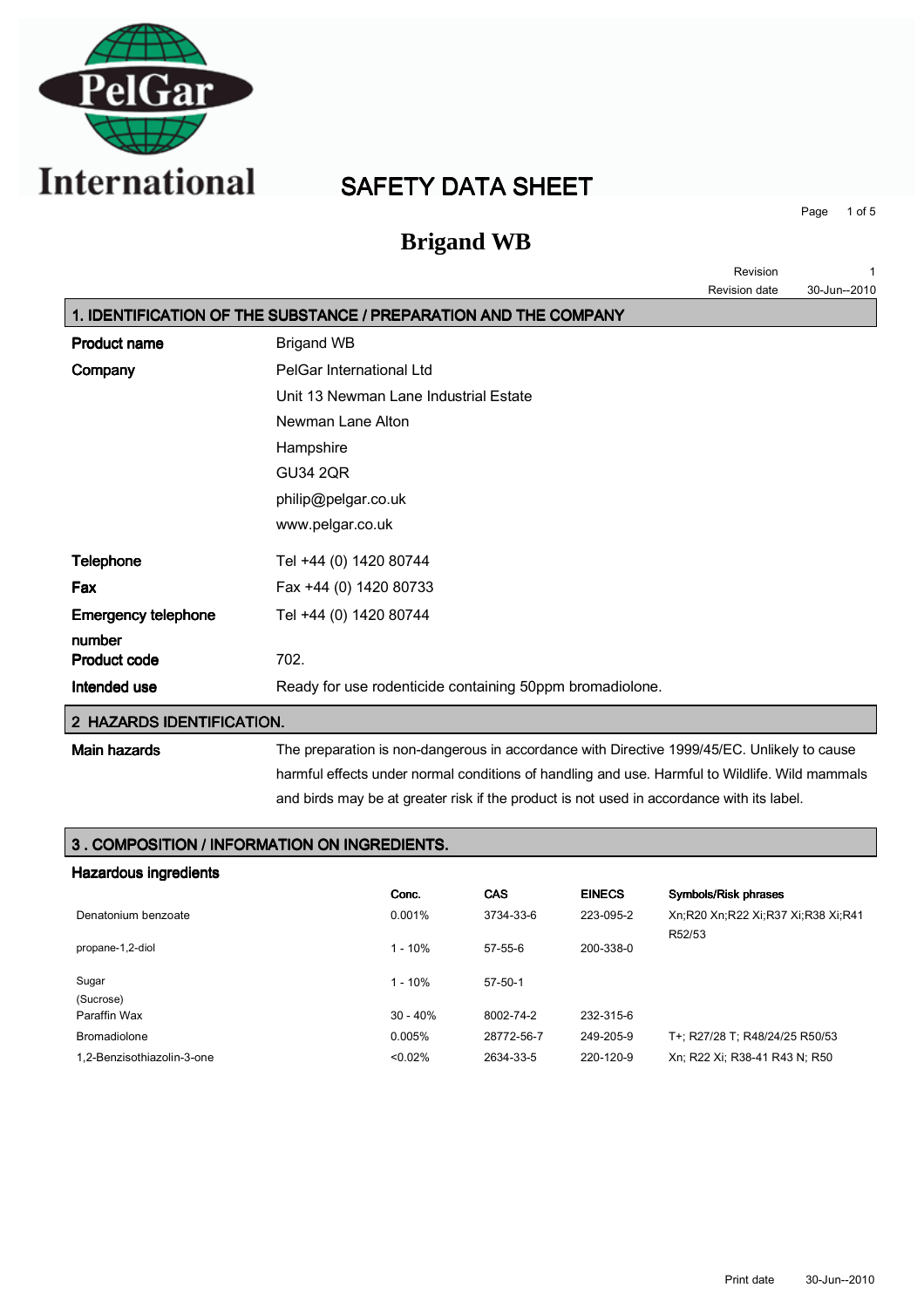## **Brigand WB**

|                                       | Revision                                                                                               |  |
|---------------------------------------|--------------------------------------------------------------------------------------------------------|--|
|                                       | <b>Revision date</b><br>30-Jun--2010                                                                   |  |
| <b>4. FIRST AID MEASURES</b>          |                                                                                                        |  |
| <b>Skin contact</b>                   | May cause skin irritation in susceptible persons. Remove contaminated clothing. Wash off immediately   |  |
|                                       | with plenty of soap and water. If irritation persists obtain medical attention. Contaminated clothing  |  |
|                                       | should be washed and dried before re-use.                                                              |  |
| Eye contact                           | May cause eye irritation of susceptible persons. Rinse immediately with plenty of water and seek       |  |
|                                       | medical advice if irritation persists.                                                                 |  |
| Inhalation                            | Unlikely to present an inhalation hazard as the product is supplied as a solid block. Move the exposed |  |
|                                       | person to fresh air. Obtain medical advice immediately.                                                |  |
| Ingestion                             | If swallowed, seek medical advice immediately and show this container or label.                        |  |
| <b>General information</b>            | In case of accident or if you feel unwell, seek medical advice immediately (show the label where       |  |
|                                       | possible). ADVICE FOR DOCTORS: Bromadiolone is an indirect anti-coagulant. Phytomenadione,             |  |
|                                       | Vitamin K1, is antidotal. Determine prothrombin time not less than 18 hours after consumption. If      |  |
|                                       | elevated, administer Vitamin K1 until prothrombin time normalises. Continue determination of           |  |
|                                       | prothrombin time for two weeks after withdrawal of antidote and resume treatment if elevation occurs   |  |
|                                       | in that time.                                                                                          |  |
| <b>5. FIRE FIGHTING MEASURES</b>      |                                                                                                        |  |
| <b>Extinguishing media</b>            | Keep fire exposed containers cool by spraying with water if exposed to fire. Carbon dioxide (CO2)      |  |
|                                       | Alcohol resistant foam. Dry chemical. Use extinguishing media appropriate to the surrounding fire      |  |
|                                       | conditions.                                                                                            |  |
|                                       | Do not use water jets.                                                                                 |  |
| <b>Protective equipment</b>           | in the event of fire, wear self-contained breathing apparatus, suitable gloves and boots.              |  |
| <b>6. ACCIDENTAL RELEASE MEASURES</b> |                                                                                                        |  |
| <b>Personal precautions</b>           | Wear suitable protective clothing, gloves and eye/face protection. See section 8.                      |  |
| <b>Environmental precautions</b>      | prevent further leakage or spillage if safe to do so                                                   |  |
| Clean up methods                      | Clean up promptly by sweeping. Transfer to a suitable labelled container. Subsequently, wash           |  |
|                                       | the contaminated area with water, taking care to prevent the washings entering sewers or drains.       |  |
|                                       |                                                                                                        |  |

| 7. HANDLING AND STORAGE |                                                                                              |  |
|-------------------------|----------------------------------------------------------------------------------------------|--|
| Handling                | Avoid contact with eyes and skin. Avoid formation of dust. Do not smoke eat or drink while   |  |
|                         | handling this product. Always use good personal hygiene procedures when handling             |  |
|                         | chemicals. Wash hands and face before eating, drinking or smoking. Read the label before     |  |
|                         | use. Unlikely to produce dust as the product is a wax block.                                 |  |
| <b>Storage</b>          | Keep in a cool, dry, well ventilated area. Keep out of the reach of children. Keep away from |  |
|                         | food and animal feedstuffs. Keep away from oxidising agents.                                 |  |
| Specific use            | Ready for use rodenticide containing 50ppm bromadiolone.                                     |  |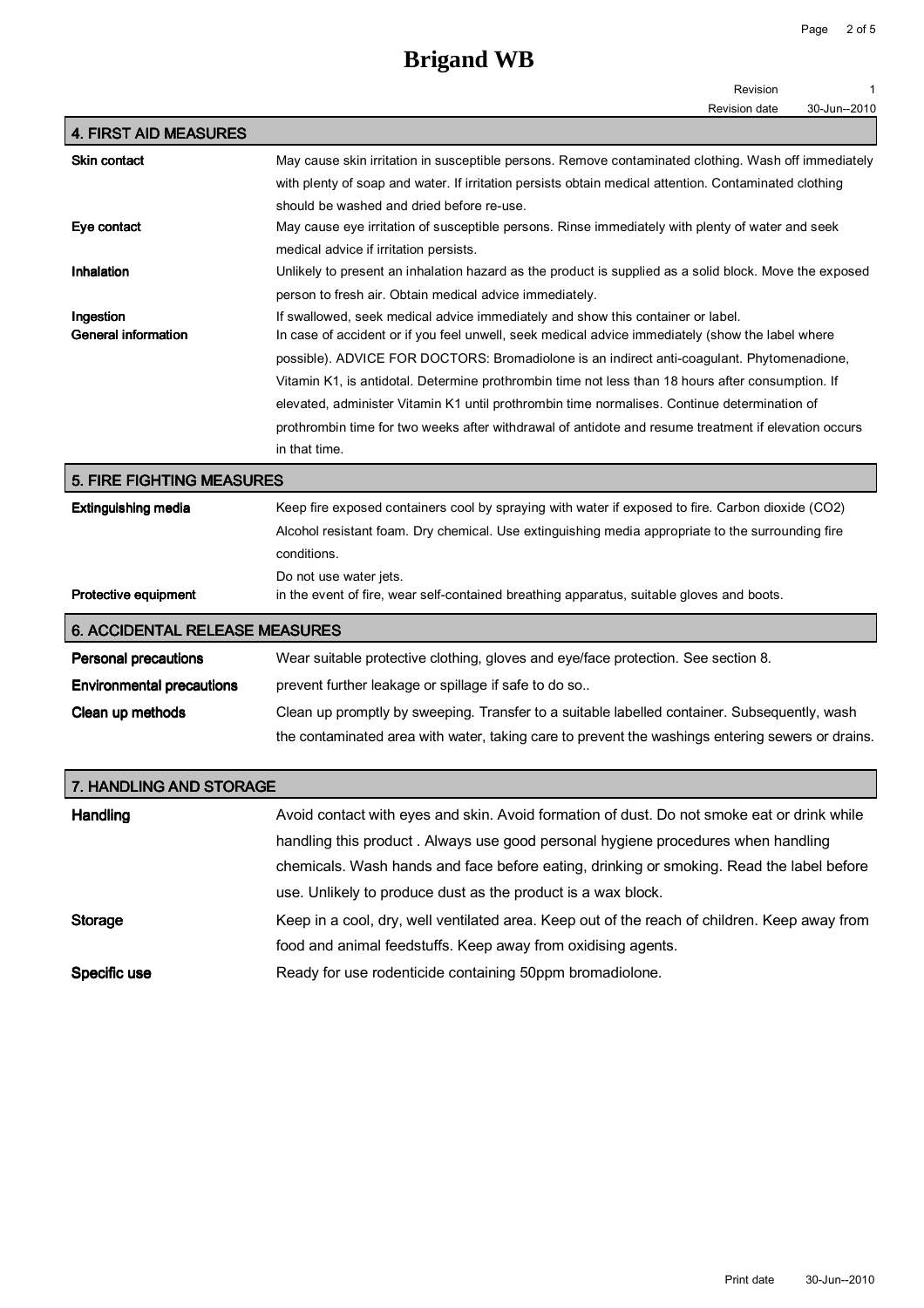Revision 1

Revision date 30-Jun--2010

Page 3 of 5

#### 8. EXPOSURE CONTROLS / PERSONAL PROTECTION

#### Exposure limits

| propane-1,2-diol                                 |                                                                                               | WEL 8-hr limit ppm: -                                                  | WEL 8-hr limit mg/m3: 10   |
|--------------------------------------------------|-----------------------------------------------------------------------------------------------|------------------------------------------------------------------------|----------------------------|
| (Propane-1,2-diol particulates)                  |                                                                                               | WEL 15 min limit ppm: -                                                | WEL 15 min limit mg/m3: -  |
|                                                  |                                                                                               |                                                                        |                            |
| propane-1,2-diol                                 |                                                                                               | WEL 8-hr limit ppm: 150                                                | WEL 8-hr limit mg/m3: 474  |
| (Propane-1,2-diol total vapour and particulates) |                                                                                               | WEL 15 min limit ppm: -                                                | WEL 15 min limit mg/m3: -  |
| Sugar                                            |                                                                                               | WEL 8-hr limit ppm: -                                                  | WEL 8-hr limit mg/m3: 10   |
| (Sucrose)                                        |                                                                                               | WEL 15 min limit ppm: -                                                | WEL 15 min limit mg/m3: 20 |
| Paraffin Wax                                     |                                                                                               | WEL 8-hr limit ppm:                                                    | WEL 8-hr limit mg/m3: 2    |
|                                                  |                                                                                               | WEL 15 min limit ppm:                                                  | WEL 15 min limit mg/m3: 6  |
| Paraffin Wax                                     |                                                                                               | WEL 8-hr limit ppm: -                                                  | WEL 8-hr limit mg/m3: 2    |
| (Paraffin wax, fume)                             |                                                                                               | WEL 15 min limit ppm: -                                                | WEL 15 min limit ma/m3: 6  |
| <b>Respiratory protection</b>                    | Unlikely to present an inhalation hazard unless excessive dust is present. If levels approach |                                                                        |                            |
|                                                  |                                                                                               | the WEL, then suitable approved respiratory protection should be worn. |                            |
| Hand protection                                  | impervious gloves.                                                                            |                                                                        |                            |
| Eye protection                                   | Tight fitting goggles if exposed to excessive dust.                                           |                                                                        |                            |
| <b>Protective equipment</b>                      | impervious clothing, boots                                                                    |                                                                        |                            |

## 9. PHYSICAL AND CHEMICAL PROPERTIES

| <b>Description</b>         | Waxy Solid.                         |
|----------------------------|-------------------------------------|
| Colour                     | Red.                                |
| Odour                      | Slight.                             |
| <b>Flammability limits</b> | Combustible                         |
| <b>Relative density</b>    | Not available                       |
| <b>Melting point</b>       | $\sim$ 60 (for the wax) $\degree$ C |

### 10. STABILITY AND REACTIVITY

| <b>Stability</b>               | Stable under normal conditions.                                            |
|--------------------------------|----------------------------------------------------------------------------|
| Conditions to avoid            | Heat, sparks and open flames.                                              |
| Materials to avoid             | Oxidising agents.                                                          |
| <b>Hazardous decomposition</b> | Combustion or thermal decomposition will produce toxic and irritant fumes. |
| products                       |                                                                            |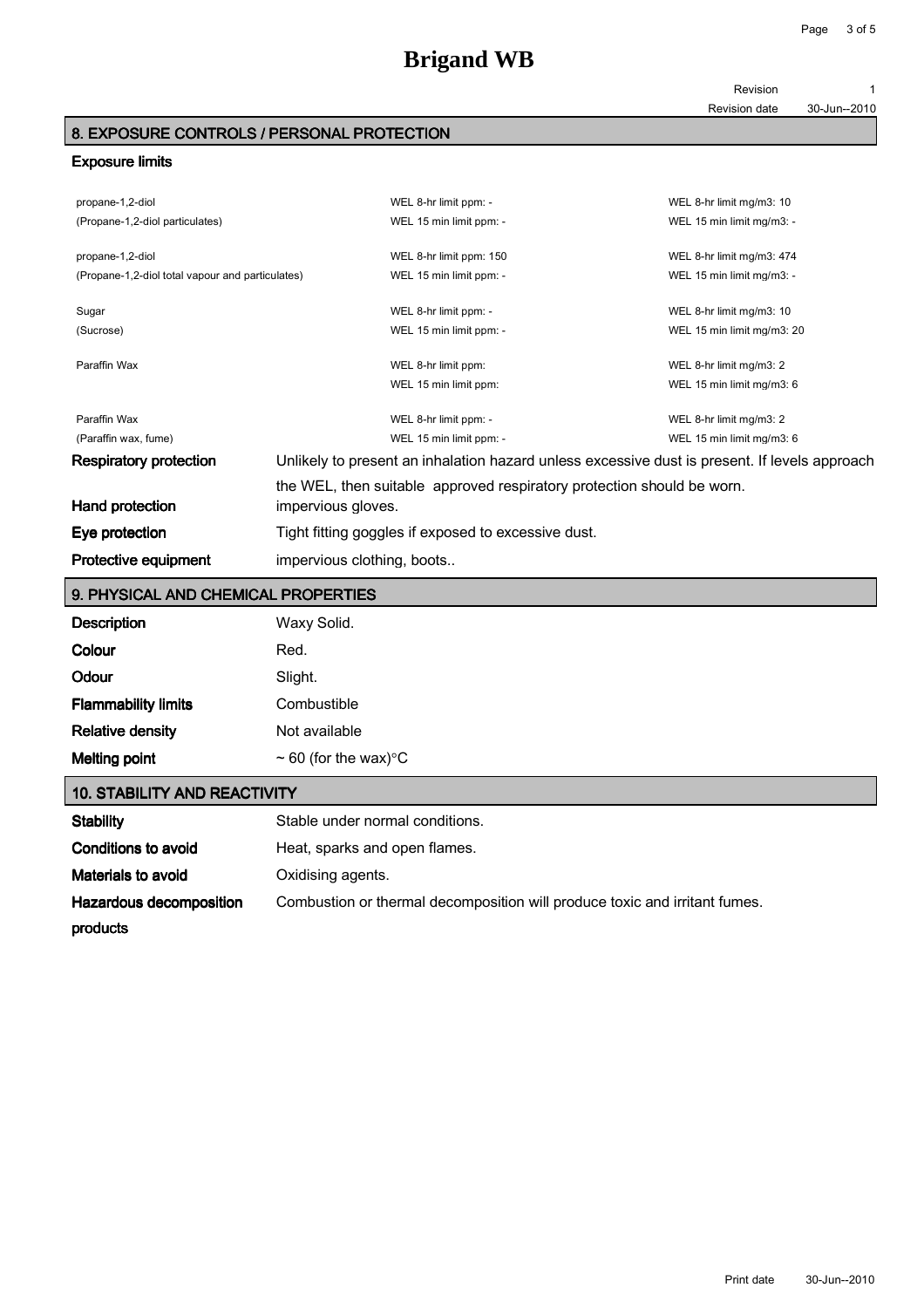| Revision |  |  |
|----------|--|--|
|          |  |  |
|          |  |  |

#### 11. TOXICOLOGICAL INFORMATION

| <b>Toxicological information</b>   |                                                                                                     |
|------------------------------------|-----------------------------------------------------------------------------------------------------|
| Denatonium benzoate                | Oral Rat LD50 = $749$ mg/kg                                                                         |
|                                    | Inhalation Rat LC50/4 h = $0.2$ mg/l                                                                |
| propane-1,2-diol                   | Oral Rat LD50 > 2000 mg.kg                                                                          |
| <b>Bromadiolone</b>                | Dermal Rat LD50 = 23 mg/kg                                                                          |
|                                    | Oral Rat LD50 < 5mg/kg                                                                              |
| <b>Acute toxicity</b>              | ORL RAT LD50 approx 20g/Kg (calculated).                                                            |
| Corrosivity                        | No irritation expected.                                                                             |
| Sensitization                      | Grain Dust and flour dust are respiratory sensitizers causing asthma. As the product is a solid, it |
|                                    | is unlikely to cause any problems during normal use.                                                |
| Mutagenic effects                  | No evidence to suggest anticoagulant rodenticides are mutagenic.                                    |
| <b>Carcinogenic effects</b>        | No evidence to suggest anticoagulant rodenticides are carcinogenic.                                 |
| <b>12. ECOLOGICAL INFORMATION</b>  |                                                                                                     |
| Ecotoxicity                        | As the product contains 50ppm bromadiolone, unlikely to be hazardous to aquatic life.               |
| propane-1,2-diol                   | Daphnia EC50/48h = 100 mg/l                                                                         |
|                                    | Fish LC50/96h = 100 mg/l                                                                            |
| <b>Bromadiolone</b>                | Daphnia EC50/48h = 5.79 mg/l                                                                        |
|                                    | Rainbow trout LC50/96h = 2.89 mg/l                                                                  |
| <b>Further information</b>         | Harmful to wildlife. Read all precautions before use.                                               |
| <b>13. DISPOSAL CONSIDERATIONS</b> |                                                                                                     |
| <b>General information</b>         | Dispose of in compliance with all local and national regulations.                                   |
| Disposal of packaging              | Empty containers can be sent to landfill after cleaning, if in compliance with local and            |
|                                    | national regulations.                                                                               |
| <b>14. TRANSPORT INFORMATION</b>   |                                                                                                     |
| <b>Further information</b>         | Not classified as dangerous for transport.                                                          |